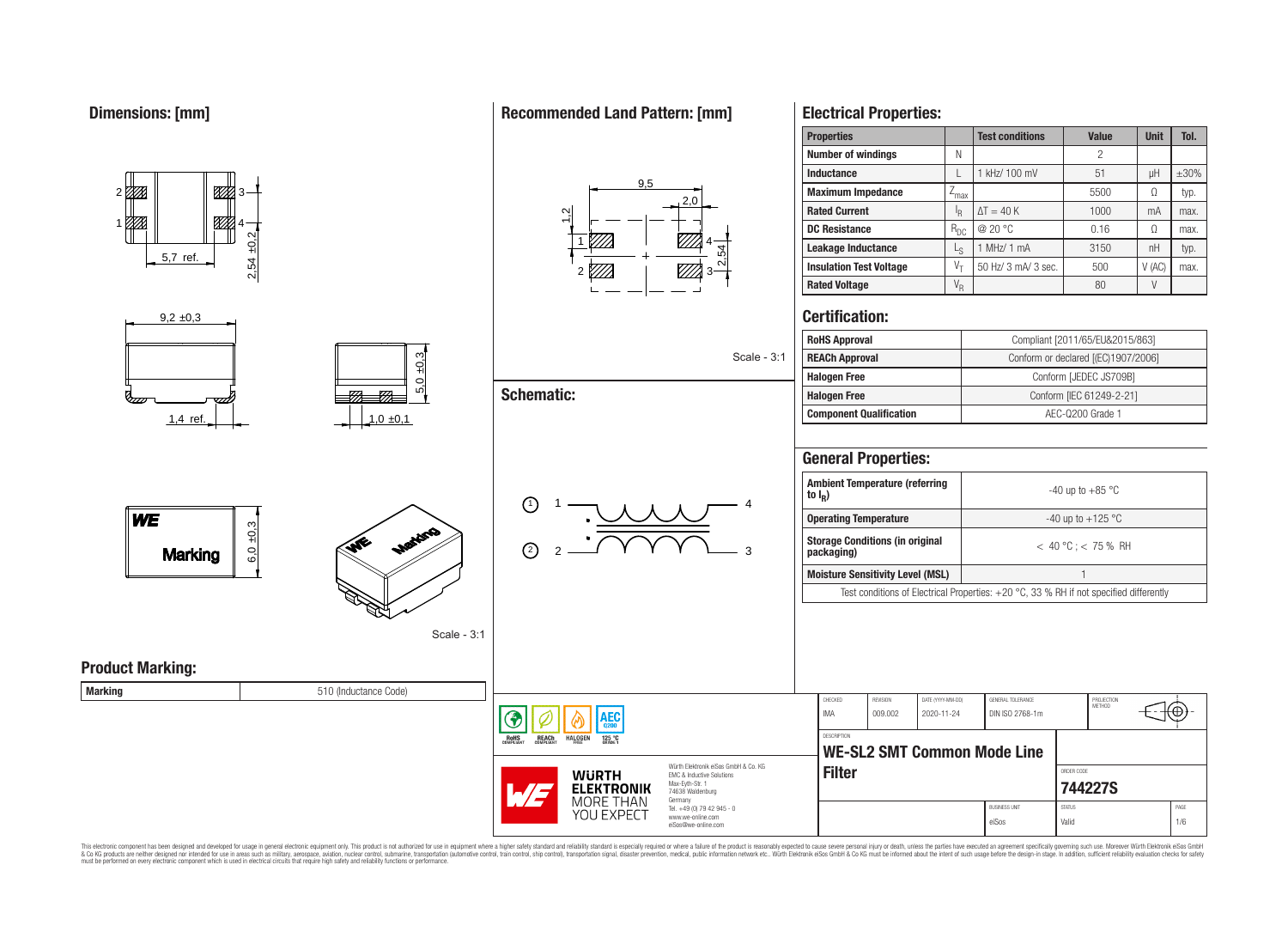# **Typical Impedance Characteristics:**



This electronic component has been designed and developed for usage in general electronic equipment only. This product is not authorized for subserved requipment where a higher selection equipment where a higher selection

**Test Setup:**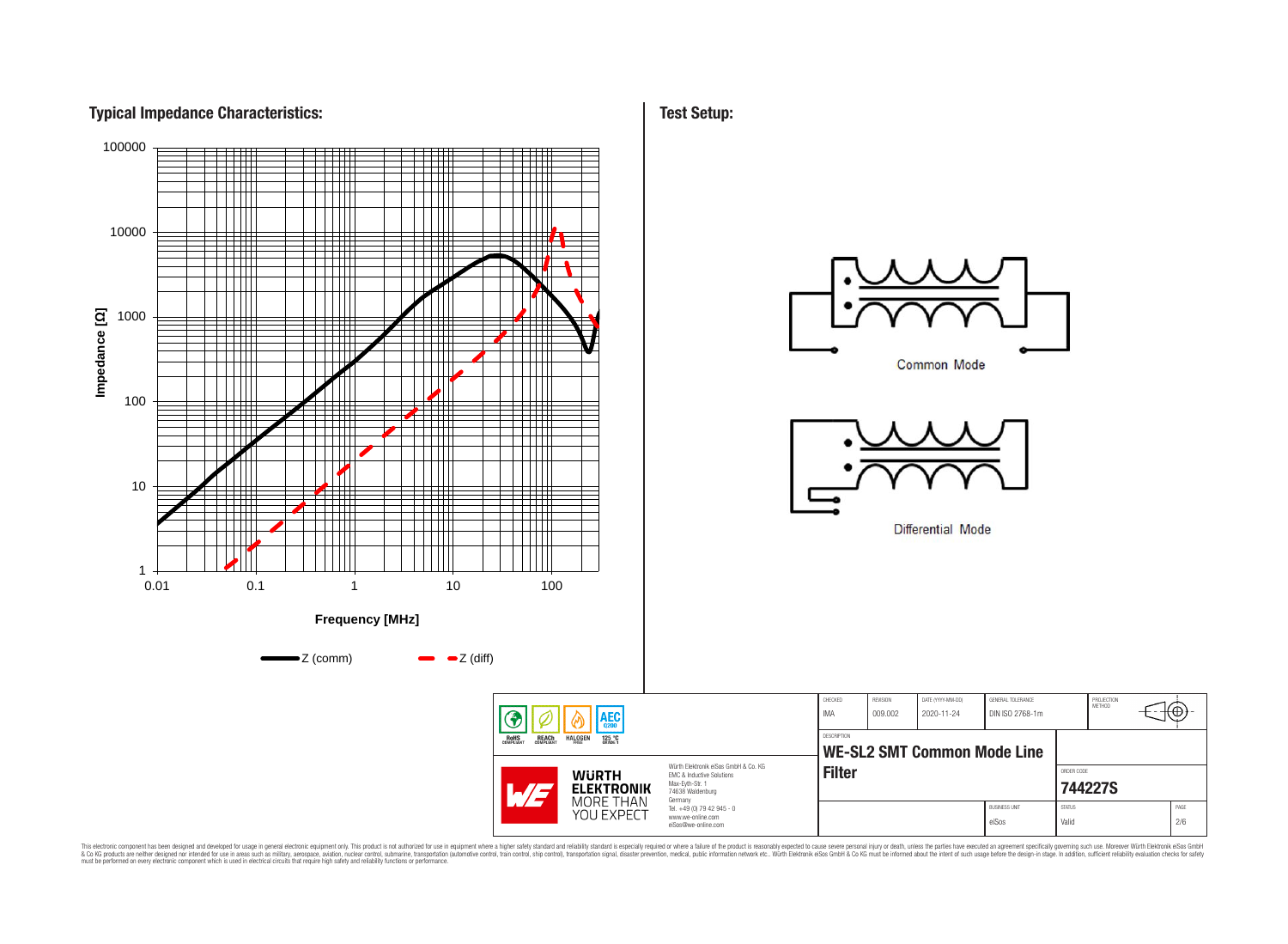# **Packaging Specification - Tape and Reel: [mm]**

# **Packaging Specification - Reel: [mm]**



This electronic component has been designed and developed for usage in general electronic equipment only. This product is not authorized for subserved requipment where a higher selection equipment where a higher selection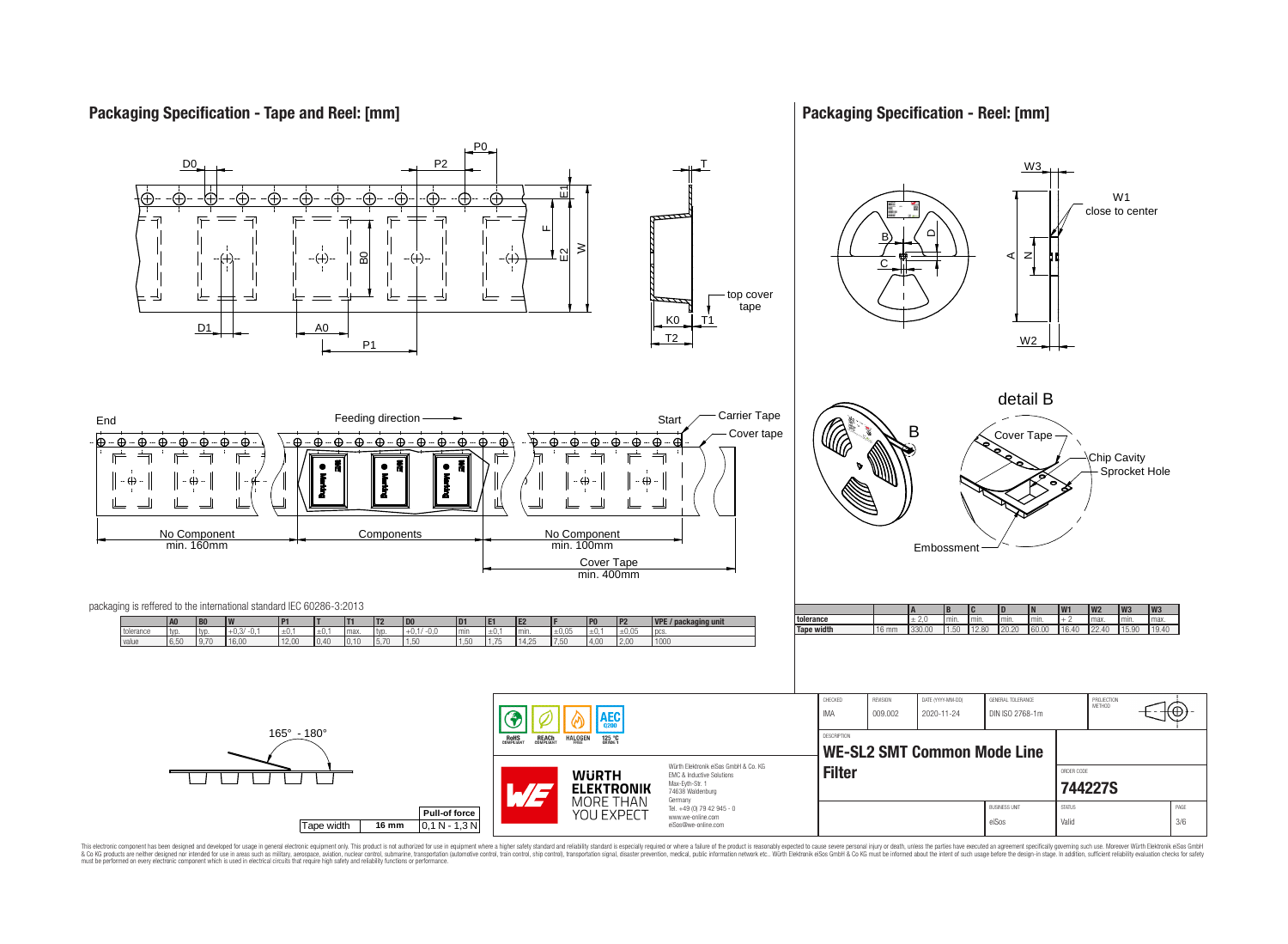# **Classification Reflow Profile for SMT components:**



# **Classification Reflow Soldering Profile:**

| <b>Profile Feature</b>                              |                    | <b>Value</b>                     |
|-----------------------------------------------------|--------------------|----------------------------------|
| <b>Preheat Temperature Min</b>                      | 's min             | 150 °C                           |
| <b>Preheat Temperature Max</b>                      | <sup>I</sup> s max | 200 °C                           |
| Preheat Time $t_s$ from $T_{s min}$ to $T_{s max}$  | t,                 | 60 - 120 seconds                 |
| Ramp-up Rate $(T_1$ to $T_p)$                       |                    | 3 °C/ second max.                |
| <b>Liquidous Temperature</b>                        | T <sub>L</sub>     | 217 °C                           |
| Time t <sub>i</sub> maintained above T <sub>1</sub> | t,                 | $60 - 150$ seconds               |
| Peak package body temperature                       | ' p                | $T_p \leq T_c$ , see Table below |
| Time within 5°C of actual peak<br>temperature       | t <sub>p</sub>     | $20 - 30$ seconds                |
| Ramp-down Rate $(T_p$ to $T_1$ )                    |                    | 6 °C/ second max.                |
| Time 25°C to peak temperature                       |                    | 8 minutes max.                   |

refer to IPC/ JEDEC J-STD-020E

# **Package Classification Reflow Temperature (T<sup>c</sup> ):**

| <b>Properties</b>                                                    | Volume mm <sup>3</sup><br>$350$ | Volume mm <sup>3</sup><br>350-2000 | Volume mm <sup>3</sup><br>>2000 |  |  |
|----------------------------------------------------------------------|---------------------------------|------------------------------------|---------------------------------|--|--|
| <b>PB-Free Assembly   Package Thickness  </b><br>$< 1.6$ mm          | 260 °C                          | 260 °C                             | 260 °C                          |  |  |
| <b>PB-Free Assembly   Package Thickness  </b><br>$1.6$ mm $- 2.5$ mm | 260 °C                          | 250 °C                             | 245 °C                          |  |  |
| <b>PB-Free Assembly   Package Thickness  </b><br>$>2.5$ mm           | 250 °C                          | 245 °C                             | 245 °C                          |  |  |

refer to IPC/ JEDEC J-STD-020E

| <b>AEC</b>                        |                                                |                                     | CHECKED<br>IMA                                                                                                      | REVISION<br>009.002 | DATE (YYYY-MM-DD)<br>2020-11-24 | GENERAL TOLERANCE<br>DIN ISO 2768-1m |                               | PROJECTION<br>METHOD   | ťΦ      |             |
|-----------------------------------|------------------------------------------------|-------------------------------------|---------------------------------------------------------------------------------------------------------------------|---------------------|---------------------------------|--------------------------------------|-------------------------------|------------------------|---------|-------------|
|                                   | <b>REACH</b><br>COMPLIANT<br>ROHS<br>COMPLIANT | <b>HALOGEN</b><br>125 °C<br>GRADE 1 |                                                                                                                     | <b>DESCRIPTION</b>  |                                 | <b>WE-SL2 SMT Common Mode Line</b>   |                               |                        |         |             |
| <b>WURTH</b><br><b>ELEKTRONIK</b> |                                                |                                     | Würth Flektronik eiSos GmbH & Co. KG<br>EMC & Inductive Solutions<br>Max-Eyth-Str. 1<br>74638 Waldenburg<br>Germany | <b>Filter</b>       |                                 |                                      |                               | ORDER CODE             | 744227S |             |
|                                   |                                                | MORE THAN<br>YOU EXPECT             | Tel. +49 (0) 79 42 945 - 0<br>www.we-online.com<br>eiSos@we-online.com                                              |                     |                                 |                                      | <b>BUSINESS UNIT</b><br>eiSos | <b>STATUS</b><br>Valid |         | PAGE<br>4/6 |

This electronic component has been designed and developed for usage in general electronic equipment only. This product is not authorized for subserved requipment where a higher selection equipment where a higher selection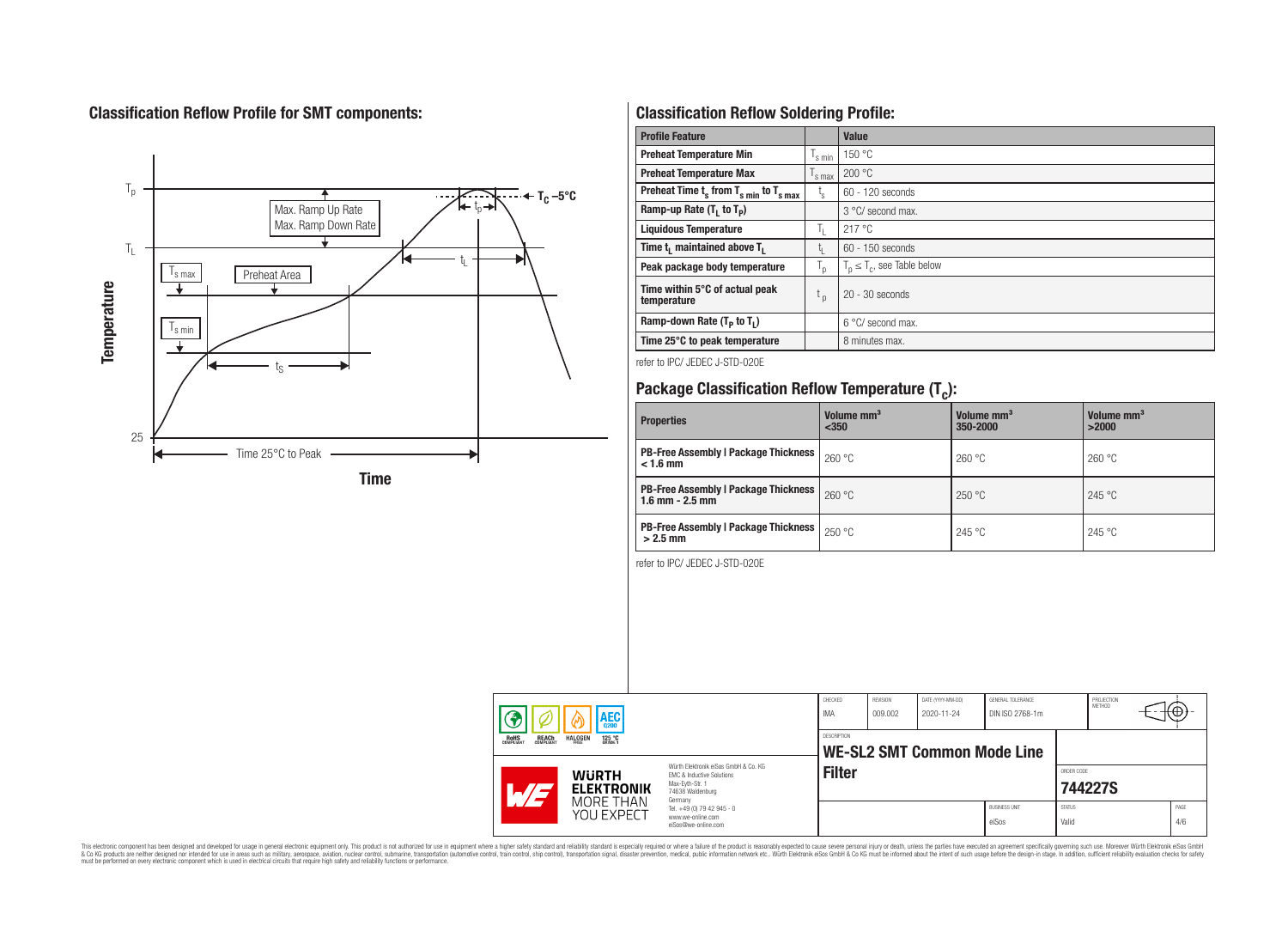# **Cautions and Warnings:**

# **The following conditions apply to all goods within the product series of WE-SL2 of Würth Elektronik eiSos GmbH & Co. KG:**

#### **General:**

- This electronic component is designed and manufactured for use in general electronic equipment.
- Würth Elektronik must be asked for written approval (following the PPAP procedure) before incorporating the components into any equipment in fields such as military, aerospace, aviation, nuclear control, submarine, transportation (automotive control, train control, ship control), transportation signal, disaster prevention, medical, public information network etc. where higher safety and reliability are especially required and/or if there is the possibility of direct damage or human injury.
- Electronic components that will be used in safety-critical or high-reliability applications, should be pre-evaluated by the customer.
- The component is designed and manufactured to be used within the datasheet specified values. If the usage and operation conditions specified in the datasheet are not met, the wire insulation may be damaged or dissolved.
- Do not drop or impact the components, the component may be damaged.
- Würth Elektronik products are qualified according to international standards, which are listed in each product reliability report. Würth Elektronik does not warrant any customer qualified product characteristics beyond Würth Elektroniks' specifications, for its validity and sustainability over time.
- The responsibility for the applicability of the customer specific products and use in a particular customer design is always within the authority of the customer. All technical specifications for standard products also apply to customer specific products.

#### **Product specific:**

#### **Soldering:**

- The solder profile must comply with the Würth Elektronik technical soldering specification. All other profiles will void the warranty.
- All other soldering methods are at the customers' own risk.
- Strong forces which may affect the coplanarity of the components' electrical connection with the PCB (i.e. pins), can damage the part, resulting in avoid of the warranty.

#### **Cleaning and Washing:**

- Washing agents used during the production to clean the customer application might damage or change the characteristics of the wire insulation, marking or plating. Washing agents may have a negative effect on the long-term functionality of the product.
- Using a brush during the cleaning process may break the wire due to its small diameter. Therefore, we do not recommend using a brush during the PCB cleaning process.

#### **Potting:**

• If the product is potted in the customer application, the potting material might shrink or expand during and after hardening. Shrinking could lead to an incomplete seal, allowing contaminants into the core. Expansion could damage the components. We recommend a manual inspection after potting to avoid these effects.

#### **Storage Conditions:**

- A storage of Würth Elektronik products for longer than 12 months is not recommended. Within other effects, the terminals may suffer degradation, resulting in bad solderability. Therefore, all products shall be used within the period of 12 months based on the day of shipment.
- Do not expose the components to direct sunlight.
- The storage conditions in the original packaging are defined according to DIN EN 61760-2.
- The storage conditions stated in the original packaging apply to the storage time and not to the transportation time of the components.

#### **Packaging:**

• The packaging specifications apply only to purchase orders comprising whole packaging units. If the ordered quantity exceeds or is lower than the specified packaging unit, packaging in accordance with the packaging specifications cannot be ensured.

#### **Handling:**

- Violation of the technical product specifications such as exceeding the nominal rated current will void the warranty.
- Applying currents with audio-frequency signals may result in audible noise due to the magnetostrictive material properties.
- The temperature rise of the component must be taken into consideration. The operating temperature is comprised of ambient temperature and temperature rise of the component.The operating temperature of the component shall not exceed the maximum temperature specified.

These cautions and warnings comply with the state of the scientific and technical knowledge and are believed to be accurate and reliable. However, no responsibility is assumed for inaccuracies or incompleteness.

| <b>AEC</b><br>0200<br><b>ROHS</b><br>COMPLIANT<br><b>REACH</b><br>COMPLIANT<br><b>HALOGEN</b><br>125 °C<br>GRADE 1 |  | CHECKED<br>IMA                                    | REVISION<br>009.002                                                                                                 | DATE (YYYY-MM-DD)<br>2020-11-24 | GENERAL TOLERANCE<br>DIN ISO 2768-1m |  | PROJECTION<br><b>METHOD</b>   | $+\oplus$              |         |  |             |
|--------------------------------------------------------------------------------------------------------------------|--|---------------------------------------------------|---------------------------------------------------------------------------------------------------------------------|---------------------------------|--------------------------------------|--|-------------------------------|------------------------|---------|--|-------------|
|                                                                                                                    |  | <b>DESCRIPTION</b><br>WE-SL2 SMT Common Mode Line |                                                                                                                     |                                 |                                      |  |                               |                        |         |  |             |
|                                                                                                                    |  | <b>WURTH</b><br><b>ELEKTRONIK</b>                 | Würth Elektronik eiSos GmbH & Co. KG<br>EMC & Inductive Solutions<br>Max-Eyth-Str. 1<br>74638 Waldenburg<br>Germany | <b>Filter</b>                   |                                      |  |                               | ORDER CODE             | 744227S |  |             |
|                                                                                                                    |  | MORE THAN<br>YOU EXPECT                           | Tel. +49 (0) 79 42 945 - 0<br>www.we-online.com<br>eiSos@we-online.com                                              |                                 |                                      |  | <b>BUSINESS UNIT</b><br>eiSos | <b>STATUS</b><br>Valid |         |  | PAGE<br>5/6 |

This electronic component has been designed and developed for usage in general electronic equipment only. This product is not authorized for use in equipment where a higher safety standard and reliability standard si espec & Ook product a label and the membed of the seasuch as marked and as which such a membed and the such assume that income in the seasuch and the simulation and the such assume that include to the such a membed and the such